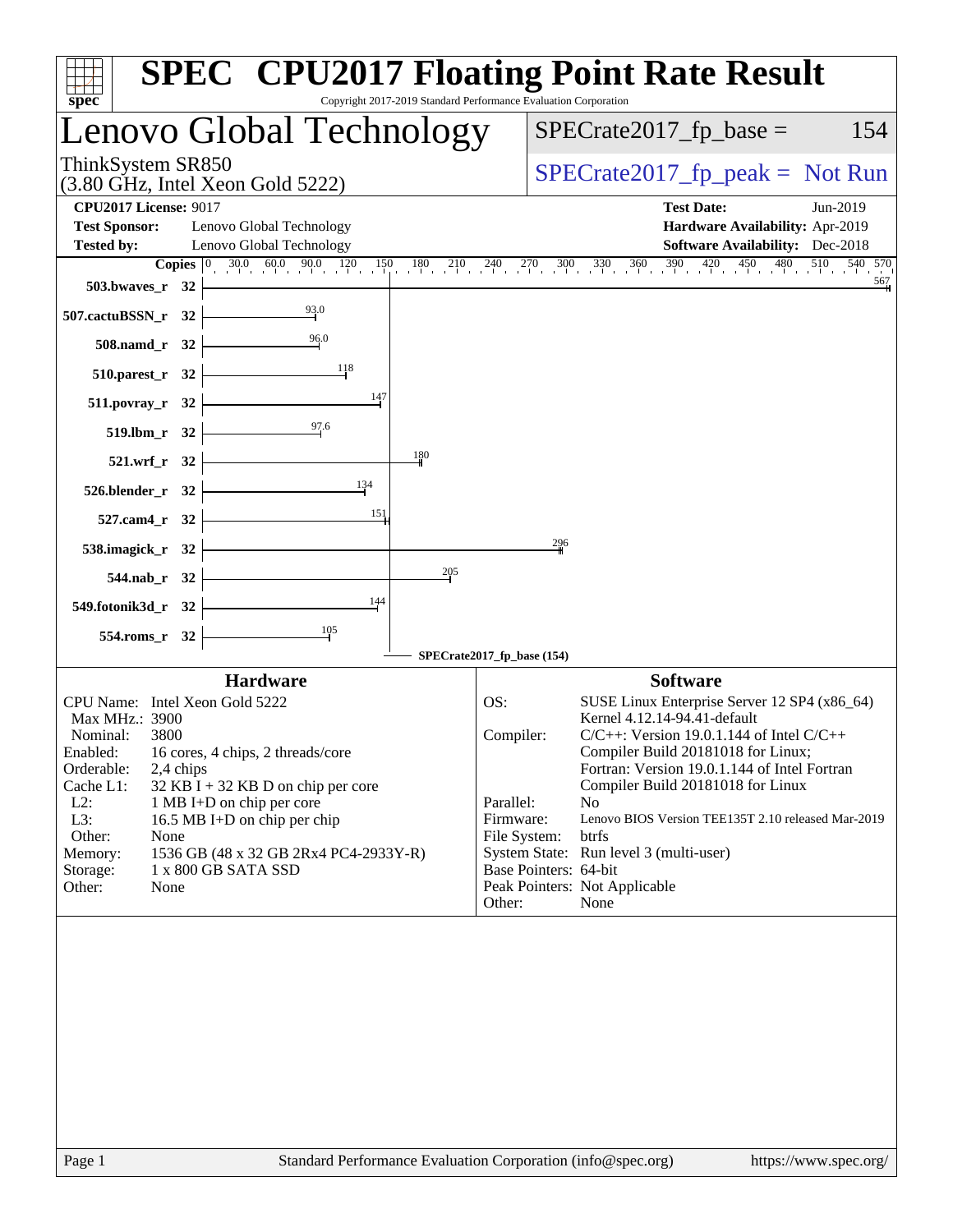

# Lenovo Global Technology

# $SPECTate2017<sub>fr</sub> base = 154$

(3.80 GHz, Intel Xeon Gold 5222)

ThinkSystem SR850<br>  $S$ PECrate2017\_fp\_peak = Not Run

**[Test Sponsor:](http://www.spec.org/auto/cpu2017/Docs/result-fields.html#TestSponsor)** Lenovo Global Technology **[Hardware Availability:](http://www.spec.org/auto/cpu2017/Docs/result-fields.html#HardwareAvailability)** Apr-2019 **[Tested by:](http://www.spec.org/auto/cpu2017/Docs/result-fields.html#Testedby)** Lenovo Global Technology **[Software Availability:](http://www.spec.org/auto/cpu2017/Docs/result-fields.html#SoftwareAvailability)** Dec-2018

**[CPU2017 License:](http://www.spec.org/auto/cpu2017/Docs/result-fields.html#CPU2017License)** 9017 **[Test Date:](http://www.spec.org/auto/cpu2017/Docs/result-fields.html#TestDate)** Jun-2019

### **[Results Table](http://www.spec.org/auto/cpu2017/Docs/result-fields.html#ResultsTable)**

|                           |               |                | <b>Base</b>    |                |            |                | <b>Peak</b> |               |                |              |                |              |                |              |
|---------------------------|---------------|----------------|----------------|----------------|------------|----------------|-------------|---------------|----------------|--------------|----------------|--------------|----------------|--------------|
| <b>Benchmark</b>          | <b>Copies</b> | <b>Seconds</b> | Ratio          | <b>Seconds</b> | Ratio      | <b>Seconds</b> | Ratio       | <b>Copies</b> | <b>Seconds</b> | <b>Ratio</b> | <b>Seconds</b> | <b>Ratio</b> | <b>Seconds</b> | <b>Ratio</b> |
| 503.bwayes_r              | 32            | 568            | 565            | 566            | 567        | 566            | 567         |               |                |              |                |              |                |              |
| 507.cactuBSSN r           | 32            | 435            | 93.1           | <u>436</u>     | 93.0       | 436            | 92.9        |               |                |              |                |              |                |              |
| $508$ .namd $r$           | 32            | 318            | 95.7           | 316            | 96.2       | 317            | 96.0        |               |                |              |                |              |                |              |
| 510.parest_r              | 32            | 707            | 118            | 709            | <b>118</b> | 710            | 118         |               |                |              |                |              |                |              |
| 511.povray_r              | 32            | 508            | 147            | 510            | 146        | <u>510</u>     | 147         |               |                |              |                |              |                |              |
| 519.lbm_r                 | 32            | 346            | 97.6           | 345            | 97.7       | 345            | 97.6        |               |                |              |                |              |                |              |
| $521$ .wrf $r$            | 32            | 400            | 179            | 397            | <b>180</b> | 396            | 181         |               |                |              |                |              |                |              |
| 526.blender r             | 32            | 364            | 134            | 365            | 134        | 364            | 134         |               |                |              |                |              |                |              |
| $527.cam4_r$              | 32            | 372            | 151            | 371            | 151        | 365            | 153         |               |                |              |                |              |                |              |
| 538.imagick_r             | 32            | 268            | 297            | 269            | 296        | 270            | 294         |               |                |              |                |              |                |              |
| 544.nab r                 | 32            | 263            | 205            | 263            | 205        | 264            | 204         |               |                |              |                |              |                |              |
| 549.fotonik3d r           | 32            | 864            | 144            | 864            | 144        | 864            | 144         |               |                |              |                |              |                |              |
| $554$ .roms_r             | 32            | 486            | 105            | 484            | 105        | 489            | 104         |               |                |              |                |              |                |              |
| $SPECrate2017_fp\_base =$ |               |                | 154            |                |            |                |             |               |                |              |                |              |                |              |
| $SPECrate2017_fp_peak =$  |               |                | <b>Not Run</b> |                |            |                |             |               |                |              |                |              |                |              |

Results appear in the [order in which they were run.](http://www.spec.org/auto/cpu2017/Docs/result-fields.html#RunOrder) Bold underlined text [indicates a median measurement.](http://www.spec.org/auto/cpu2017/Docs/result-fields.html#Median)

### **[Submit Notes](http://www.spec.org/auto/cpu2017/Docs/result-fields.html#SubmitNotes)**

 The numactl mechanism was used to bind copies to processors. The config file option 'submit' was used to generate numactl commands to bind each copy to a specific processor. For details, please see the config file.

### **[Operating System Notes](http://www.spec.org/auto/cpu2017/Docs/result-fields.html#OperatingSystemNotes)**

Stack size set to unlimited using "ulimit -s unlimited"

### **[General Notes](http://www.spec.org/auto/cpu2017/Docs/result-fields.html#GeneralNotes)**

Environment variables set by runcpu before the start of the run: LD\_LIBRARY\_PATH = "/home/cpu2017-1.0.5-ic19.0u1/lib/intel64"

 Binaries compiled on a system with 1x Intel Core i9-7900X CPU + 32GB RAM memory using Redhat Enterprise Linux 7.5 Transparent Huge Pages enabled by default Prior to runcpu invocation Filesystem page cache synced and cleared with: sync; echo 3> /proc/sys/vm/drop\_caches runcpu command invoked through numactl i.e.: numactl --interleave=all runcpu <etc> NA: The test sponsor attests, as of date of publication, that CVE-2017-5754 (Meltdown) is mitigated in the system as tested and documented.

**(Continued on next page)**

| Page 2 | Standard Performance Evaluation Corporation (info@spec.org) | https://www.spec.org/ |
|--------|-------------------------------------------------------------|-----------------------|
|--------|-------------------------------------------------------------|-----------------------|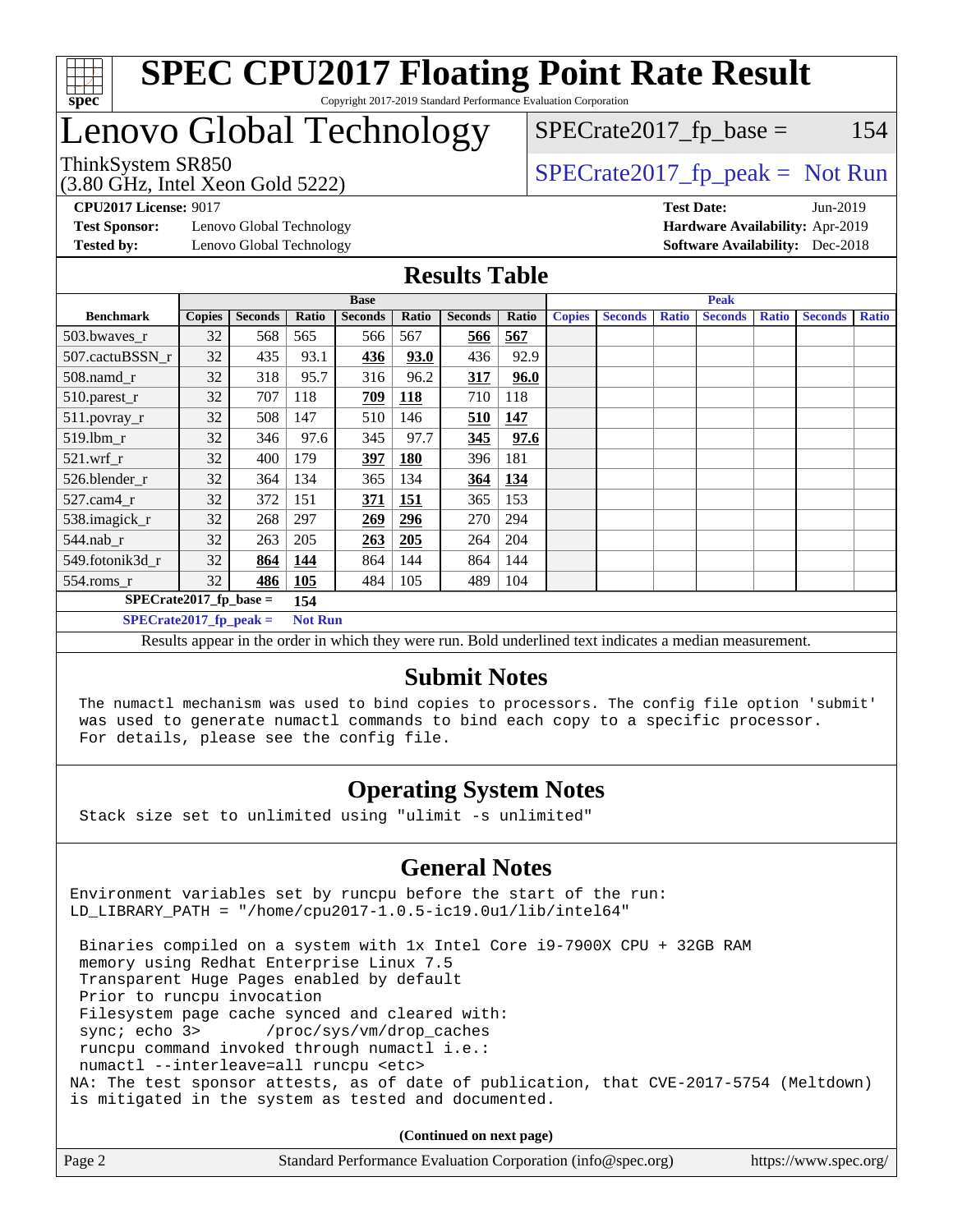

Lenovo Global Technology

 $SPECTate2017<sub>fr</sub> base = 154$ 

(3.80 GHz, Intel Xeon Gold 5222)

ThinkSystem SR850<br>  $S$ PECrate2017\_fp\_peak = Not Run

**[Test Sponsor:](http://www.spec.org/auto/cpu2017/Docs/result-fields.html#TestSponsor)** Lenovo Global Technology **[Hardware Availability:](http://www.spec.org/auto/cpu2017/Docs/result-fields.html#HardwareAvailability)** Apr-2019 **[Tested by:](http://www.spec.org/auto/cpu2017/Docs/result-fields.html#Testedby)** Lenovo Global Technology **[Software Availability:](http://www.spec.org/auto/cpu2017/Docs/result-fields.html#SoftwareAvailability)** Dec-2018

**[CPU2017 License:](http://www.spec.org/auto/cpu2017/Docs/result-fields.html#CPU2017License)** 9017 **[Test Date:](http://www.spec.org/auto/cpu2017/Docs/result-fields.html#TestDate)** Jun-2019

### **[General Notes \(Continued\)](http://www.spec.org/auto/cpu2017/Docs/result-fields.html#GeneralNotes)**

Yes: The test sponsor attests, as of date of publication, that CVE-2017-5753 (Spectre variant 1) is mitigated in the system as tested and documented. Yes: The test sponsor attests, as of date of publication, that CVE-2017-5715 (Spectre variant 2) is mitigated in the system as tested and documented. Yes: The test sponsor attests, as of date of publication, that CVE-2018-3640 (Spectre variant 3a) is mitigated in the system as tested and documented. Yes: The test sponsor attests, as of date of publication, that CVE-2018-3639 (Spectre variant 4) is mitigated in the system as tested and documented.

### **[Platform Notes](http://www.spec.org/auto/cpu2017/Docs/result-fields.html#PlatformNotes)**

Page 3 Standard Performance Evaluation Corporation [\(info@spec.org\)](mailto:info@spec.org) <https://www.spec.org/> BIOS configuration: Choose Operating Mode set to Maximum Performance Choose Operating Mode set to Custom Mode C-states set to Legacy SNC set to Enable Sysinfo program /home/cpu2017-1.0.5-ic19.0u1/bin/sysinfo Rev: r5974 of 2018-05-19 9bcde8f2999c33d61f64985e45859ea9 running on linux-9o83 Thu Jun 13 18:24:49 2019 SUT (System Under Test) info as seen by some common utilities. For more information on this section, see <https://www.spec.org/cpu2017/Docs/config.html#sysinfo> From /proc/cpuinfo model name : Intel(R) Xeon(R) Gold 5222 CPU @ 3.80GHz 4 "physical id"s (chips) 32 "processors" cores, siblings (Caution: counting these is hw and system dependent. The following excerpts from /proc/cpuinfo might not be reliable. Use with caution.) cpu cores : 4 siblings : 8 physical 0: cores 2 5 9 13 physical 1: cores 5 8 9 13 physical 2: cores 5 8 9 13 physical 3: cores 2 5 8 13 From lscpu: Architecture: x86\_64 CPU op-mode(s): 32-bit, 64-bit Little Endian  $CPU(s):$  32 On-line CPU(s) list: 0-31 Thread(s) per core: 2 Core(s) per socket: 4 Socket(s): 4 **(Continued on next page)**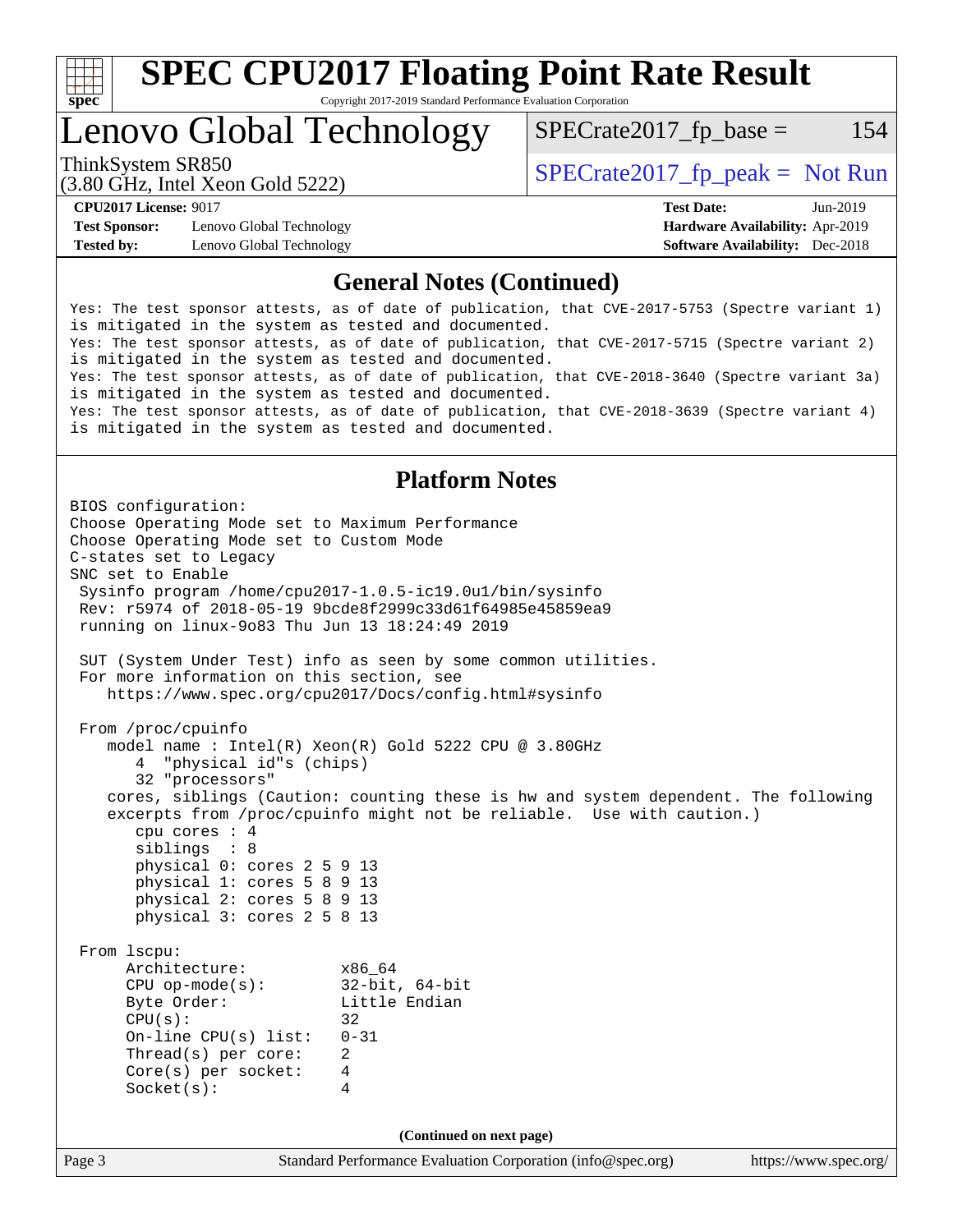

# Lenovo Global Technology

ThinkSystem SR850<br>  $(3.80 \text{ GHz})$  Intel Yeon Gold 5222)

 $SPECrate2017_fp\_base = 154$ 

**[CPU2017 License:](http://www.spec.org/auto/cpu2017/Docs/result-fields.html#CPU2017License)** 9017 **[Test Date:](http://www.spec.org/auto/cpu2017/Docs/result-fields.html#TestDate)** Jun-2019

**[Test Sponsor:](http://www.spec.org/auto/cpu2017/Docs/result-fields.html#TestSponsor)** Lenovo Global Technology **[Hardware Availability:](http://www.spec.org/auto/cpu2017/Docs/result-fields.html#HardwareAvailability)** Apr-2019 **[Tested by:](http://www.spec.org/auto/cpu2017/Docs/result-fields.html#Testedby)** Lenovo Global Technology **[Software Availability:](http://www.spec.org/auto/cpu2017/Docs/result-fields.html#SoftwareAvailability)** Dec-2018

(3.80 GHz, Intel Xeon Gold 5222)

#### **[Platform Notes \(Continued\)](http://www.spec.org/auto/cpu2017/Docs/result-fields.html#PlatformNotes)**

| NUMA $node(s)$ :           | 8                                                                                                                                                                         |
|----------------------------|---------------------------------------------------------------------------------------------------------------------------------------------------------------------------|
| Vendor ID:                 | GenuineIntel                                                                                                                                                              |
| CPU family:                | 6                                                                                                                                                                         |
| Model:                     | 85                                                                                                                                                                        |
| Model name:                | $Intel(R)$ Xeon $(R)$ Gold 5222 CPU @ 3.80GHz                                                                                                                             |
| Stepping:                  | 6                                                                                                                                                                         |
| CPU MHz:                   | 3800.000                                                                                                                                                                  |
| CPU max MHz:               | 3900.0000                                                                                                                                                                 |
| CPU min MHz:               | 1200.0000                                                                                                                                                                 |
| BogoMIPS:                  | 7600.00                                                                                                                                                                   |
| Virtualization:            | $VT - x$                                                                                                                                                                  |
| Lld cache:                 | 32K                                                                                                                                                                       |
| Lli cache:                 | 32K                                                                                                                                                                       |
| $L2$ cache:                | 1024K                                                                                                                                                                     |
| L3 cache:                  | 16896K                                                                                                                                                                    |
| NUMA node0 CPU(s):         | 0, 2, 16, 18                                                                                                                                                              |
| NUMA nodel CPU(s):         | 1, 3, 17, 19                                                                                                                                                              |
| NUMA $node2$ $CPU(s):$     | 4, 7, 20, 23                                                                                                                                                              |
| NUMA $node3$ $CPU(s)$ :    | 5, 6, 21, 22                                                                                                                                                              |
| NUMA node4 CPU(s):         | 8, 11, 24, 27                                                                                                                                                             |
| NUMA $node5$ $CPU(s)$ :    | 9, 10, 25, 26                                                                                                                                                             |
| NUMA node6 $CPU(s):$       | 12, 14, 28, 30                                                                                                                                                            |
| NUMA $node7$ CPU $(s)$ :   | 13, 15, 29, 31                                                                                                                                                            |
| Flaqs:                     | fpu vme de pse tsc msr pae mce cx8 apic sep mtrr pge mca cmov                                                                                                             |
|                            | pat pse36 clflush dts acpi mmx fxsr sse sse2 ss ht tm pbe syscall nx pdpe1gb rdtscp                                                                                       |
|                            | lm constant_tsc art arch_perfmon pebs bts rep_good nopl xtopology nonstop_tsc cpuid<br>aperfmperf pni pclmulqdq dtes64 monitor ds_cpl vmx smx est tm2 ssse3 sdbg fma cx16 |
|                            | xtpr pdcm pcid dca sse4_1 sse4_2 x2apic movbe popcnt tsc_deadline_timer aes xsave                                                                                         |
|                            | avx f16c rdrand lahf_lm abm 3dnowprefetch cpuid_fault epb cat_13 cdp_13                                                                                                   |
|                            | invpcid_single ssbd mba ibrs ibpb stibp tpr_shadow vnmi flexpriority ept vpid                                                                                             |
|                            | fsgsbase tsc_adjust bmil hle avx2 smep bmi2 erms invpcid rtm cqm mpx rdt_a avx512f                                                                                        |
|                            | avx512dq rdseed adx smap clflushopt clwb intel_pt avx512cd avx512bw avx512vl                                                                                              |
|                            | xsaveopt xsavec xgetbvl xsaves cqm_llc cqm_occup_llc cqm_mbm_total cqm_mbm_local                                                                                          |
|                            | dtherm ida arat pln pts pku ospke avx512_vnni flush_lld arch_capabilities                                                                                                 |
|                            |                                                                                                                                                                           |
| /proc/cpuinfo cache data   |                                                                                                                                                                           |
| cache size : 16896 KB      |                                                                                                                                                                           |
|                            |                                                                                                                                                                           |
|                            | From numactl --hardware WARNING: a numactl 'node' might or might not correspond to a                                                                                      |
| physical chip.             |                                                                                                                                                                           |
| $available: 8 nodes (0-7)$ |                                                                                                                                                                           |
| node 0 cpus: 0 2 16 18     |                                                                                                                                                                           |
| node 0 size: 193135 MB     |                                                                                                                                                                           |
| node 0 free: 192881 MB     |                                                                                                                                                                           |
| node 1 cpus: 1 3 17 19     |                                                                                                                                                                           |
| node 1 size: 193529 MB     |                                                                                                                                                                           |
| node 1 free: 193376 MB     |                                                                                                                                                                           |
|                            |                                                                                                                                                                           |
|                            | (Continued on next page)                                                                                                                                                  |
|                            |                                                                                                                                                                           |

Page 4 Standard Performance Evaluation Corporation [\(info@spec.org\)](mailto:info@spec.org) <https://www.spec.org/>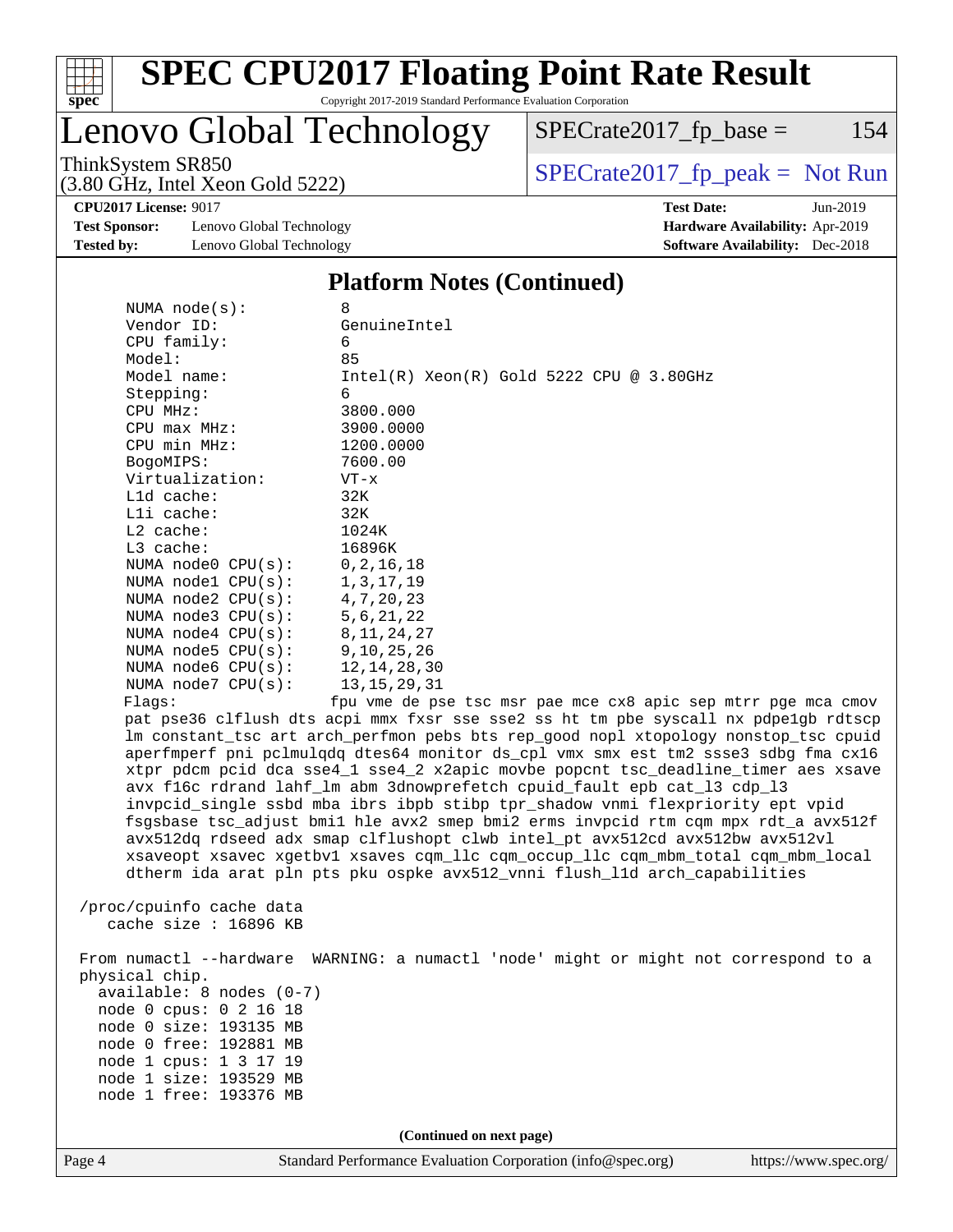| $spec^*$                                                |                                                                                                                                                                                                                                                                                                                                                                                                                                                                                                                                                                                                                                                                                             |                                                                                            |                                                                                                    |                                              |                                             |                                              |                          |                                                                                                | <b>SPEC CPU2017 Floating Point Rate Result</b><br>Copyright 2017-2019 Standard Performance Evaluation Corporation                                    |                                   |                       |  |     |
|---------------------------------------------------------|---------------------------------------------------------------------------------------------------------------------------------------------------------------------------------------------------------------------------------------------------------------------------------------------------------------------------------------------------------------------------------------------------------------------------------------------------------------------------------------------------------------------------------------------------------------------------------------------------------------------------------------------------------------------------------------------|--------------------------------------------------------------------------------------------|----------------------------------------------------------------------------------------------------|----------------------------------------------|---------------------------------------------|----------------------------------------------|--------------------------|------------------------------------------------------------------------------------------------|------------------------------------------------------------------------------------------------------------------------------------------------------|-----------------------------------|-----------------------|--|-----|
|                                                         | Lenovo Global Technology                                                                                                                                                                                                                                                                                                                                                                                                                                                                                                                                                                                                                                                                    |                                                                                            |                                                                                                    |                                              |                                             |                                              |                          |                                                                                                | $SPECrate2017fp base =$                                                                                                                              |                                   |                       |  | 154 |
|                                                         | ThinkSystem SR850<br>$(3.80 \text{ GHz}, \text{Intel Xeon Gold } 5222)$                                                                                                                                                                                                                                                                                                                                                                                                                                                                                                                                                                                                                     |                                                                                            |                                                                                                    |                                              |                                             |                                              |                          |                                                                                                |                                                                                                                                                      | $SPECrate2017_fp\_peak = Not Run$ |                       |  |     |
| <b>Test Sponsor:</b><br><b>Tested by:</b>               | <b>CPU2017 License: 9017</b>                                                                                                                                                                                                                                                                                                                                                                                                                                                                                                                                                                                                                                                                | Lenovo Global Technology<br>Lenovo Global Technology                                       |                                                                                                    |                                              |                                             |                                              |                          | <b>Test Date:</b><br>Hardware Availability: Apr-2019<br><b>Software Availability:</b> Dec-2018 |                                                                                                                                                      | Jun-2019                          |                       |  |     |
|                                                         |                                                                                                                                                                                                                                                                                                                                                                                                                                                                                                                                                                                                                                                                                             |                                                                                            |                                                                                                    |                                              |                                             |                                              |                          |                                                                                                | <b>Platform Notes (Continued)</b>                                                                                                                    |                                   |                       |  |     |
| node<br>0 :<br>1:<br>2:<br>3:<br>4:<br>5:<br>6 :<br>7 : | node 2 cpus: 4 7 20 23<br>node 2 size: 193529 MB<br>node 2 free: 193372 MB<br>node 3 cpus: 5 6 21 22<br>node 3 size: 193529 MB<br>node 3 free: 189060 MB<br>node 4 cpus: 8 11 24 27<br>node 4 size: 193529 MB<br>node 4 free: 193364 MB<br>node 5 cpus: 9 10 25 26<br>node 5 size: 193529 MB<br>node 5 free: 193334 MB<br>node 6 cpus: 12 14 28 30<br>node 6 size: 193529 MB<br>node 6 free: 184928 MB<br>node 7 cpus: 13 15 29 31<br>node 7 size: 193498 MB<br>node 7 free: 193354 MB<br>node distances:<br>0<br>1<br>10<br>11<br>11<br>10<br>21<br>21<br>21<br>21<br>21<br>21<br>21<br>21<br>31<br>31<br>31 31 21<br>From /proc/meminfo<br>MemTotal:<br>HugePages_Total:<br>Hugepagesize: | 2<br>3<br>21<br>21<br>21<br>21<br>10<br>11<br>11<br>10<br>31<br>31<br>31<br>31<br>21<br>21 | 4<br>21<br>21<br>31<br>31<br>10<br>11<br>21<br>21  21  21  11  10<br>1584960680 kB<br>0<br>2048 kB | 5<br>21<br>21<br>31<br>31<br>11<br>10<br>2.1 | 6<br>31<br>31<br>21<br>21<br>21<br>21<br>10 | 7<br>31<br>31<br>21<br>21<br>21<br>21<br>-11 |                          |                                                                                                |                                                                                                                                                      |                                   |                       |  |     |
|                                                         | From /etc/*release* /etc/*version*<br>SuSE-release:<br>SUSE Linux Enterprise Server 12 (x86_64)<br>$VERSION = 12$<br>$PATCHLEVEL = 4$<br>os-release:<br>NAME="SLES"<br>VERSION="12-SP4"<br>VERSION_ID="12.4"<br>PRETTY_NAME="SUSE Linux Enterprise Server 12 SP4"<br>ID="sles"                                                                                                                                                                                                                                                                                                                                                                                                              |                                                                                            |                                                                                                    |                                              |                                             |                                              |                          |                                                                                                | # This file is deprecated and will be removed in a future service pack or release.<br># Please check /etc/os-release for details about this release. |                                   |                       |  |     |
| Page 5                                                  |                                                                                                                                                                                                                                                                                                                                                                                                                                                                                                                                                                                                                                                                                             |                                                                                            |                                                                                                    |                                              |                                             |                                              | (Continued on next page) |                                                                                                | Standard Performance Evaluation Corporation (info@spec.org)                                                                                          |                                   | https://www.spec.org/ |  |     |
|                                                         |                                                                                                                                                                                                                                                                                                                                                                                                                                                                                                                                                                                                                                                                                             |                                                                                            |                                                                                                    |                                              |                                             |                                              |                          |                                                                                                |                                                                                                                                                      |                                   |                       |  |     |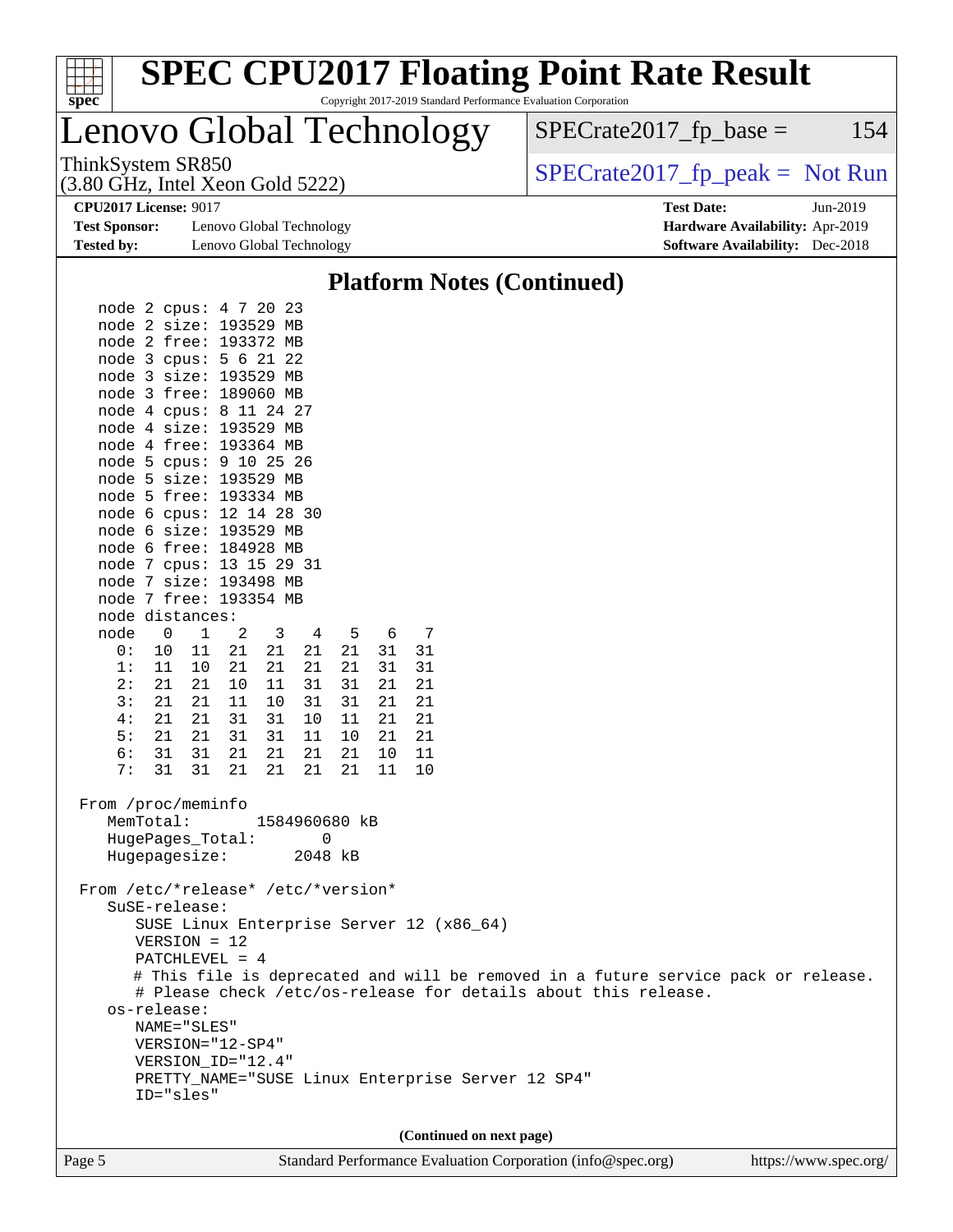

## Lenovo Global Technology

 $SPECTate2017<sub>fr</sub> peak = Not Run$ 

 $SPECTate2017<sub>fr</sub> base = 154$ 

**[Test Sponsor:](http://www.spec.org/auto/cpu2017/Docs/result-fields.html#TestSponsor)** Lenovo Global Technology **[Hardware Availability:](http://www.spec.org/auto/cpu2017/Docs/result-fields.html#HardwareAvailability)** Apr-2019 **[Tested by:](http://www.spec.org/auto/cpu2017/Docs/result-fields.html#Testedby)** Lenovo Global Technology **[Software Availability:](http://www.spec.org/auto/cpu2017/Docs/result-fields.html#SoftwareAvailability)** Dec-2018

(3.80 GHz, Intel Xeon Gold 5222)

**[CPU2017 License:](http://www.spec.org/auto/cpu2017/Docs/result-fields.html#CPU2017License)** 9017 **[Test Date:](http://www.spec.org/auto/cpu2017/Docs/result-fields.html#TestDate)** Jun-2019

### **[Platform Notes \(Continued\)](http://www.spec.org/auto/cpu2017/Docs/result-fields.html#PlatformNotes)**

 ANSI\_COLOR="0;32" CPE\_NAME="cpe:/o:suse:sles:12:sp4"

uname -a:

 Linux linux-9o83 4.12.14-94.41-default #1 SMP Wed Oct 31 12:25:04 UTC 2018 (3090901) x86\_64 x86\_64 x86\_64 GNU/Linux

Kernel self-reported vulnerability status:

 CVE-2017-5754 (Meltdown): Not affected CVE-2017-5753 (Spectre variant 1): Mitigation: \_\_user pointer sanitization CVE-2017-5715 (Spectre variant 2): Mitigation: Indirect Branch Restricted Speculation, IBPB, IBRS\_FW

run-level 3 Jun 13 18:19

 SPEC is set to: /home/cpu2017-1.0.5-ic19.0u1 Filesystem Type Size Used Avail Use% Mounted on /dev/sda2 btrfs 744G 52G 692G 7% /home

 Additional information from dmidecode follows. WARNING: Use caution when you interpret this section. The 'dmidecode' program reads system data which is "intended to allow hardware to be accurately determined", but the intent may not be met, as there are frequent changes to hardware, firmware, and the "DMTF SMBIOS" standard. BIOS Lenovo -[TEE135T-2.10]- 03/21/2019 Memory:

48x Samsung M393A4K40CB2-CVF 32 GB 2 rank 2933

(End of data from sysinfo program)

### **[Compiler Version Notes](http://www.spec.org/auto/cpu2017/Docs/result-fields.html#CompilerVersionNotes)**

============================================================================== CC 519.1bm  $r(base)$  538.imagick  $r(base)$  544.nab  $r(base)$ ------------------------------------------------------------------------------ Intel(R) C Intel(R) 64 Compiler for applications running on Intel(R)  $64$ , Version 19.0.1.144 Build 20181018 Copyright (C) 1985-2018 Intel Corporation. All rights reserved. ------------------------------------------------------------------------------ ============================================================================== CXXC 508.namd\_r(base) 510.parest\_r(base) ------------------------------------------------------------------------------ Intel(R) C++ Intel(R) 64 Compiler for applications running on Intel(R) 64, Version 19.0.1.144 Build 20181018 Copyright (C) 1985-2018 Intel Corporation. All rights reserved. **(Continued on next page)**

| Standard Performance Evaluation Corporation (info@spec.org)<br>Page 6<br>https://www.spec.org/ |
|------------------------------------------------------------------------------------------------|
|------------------------------------------------------------------------------------------------|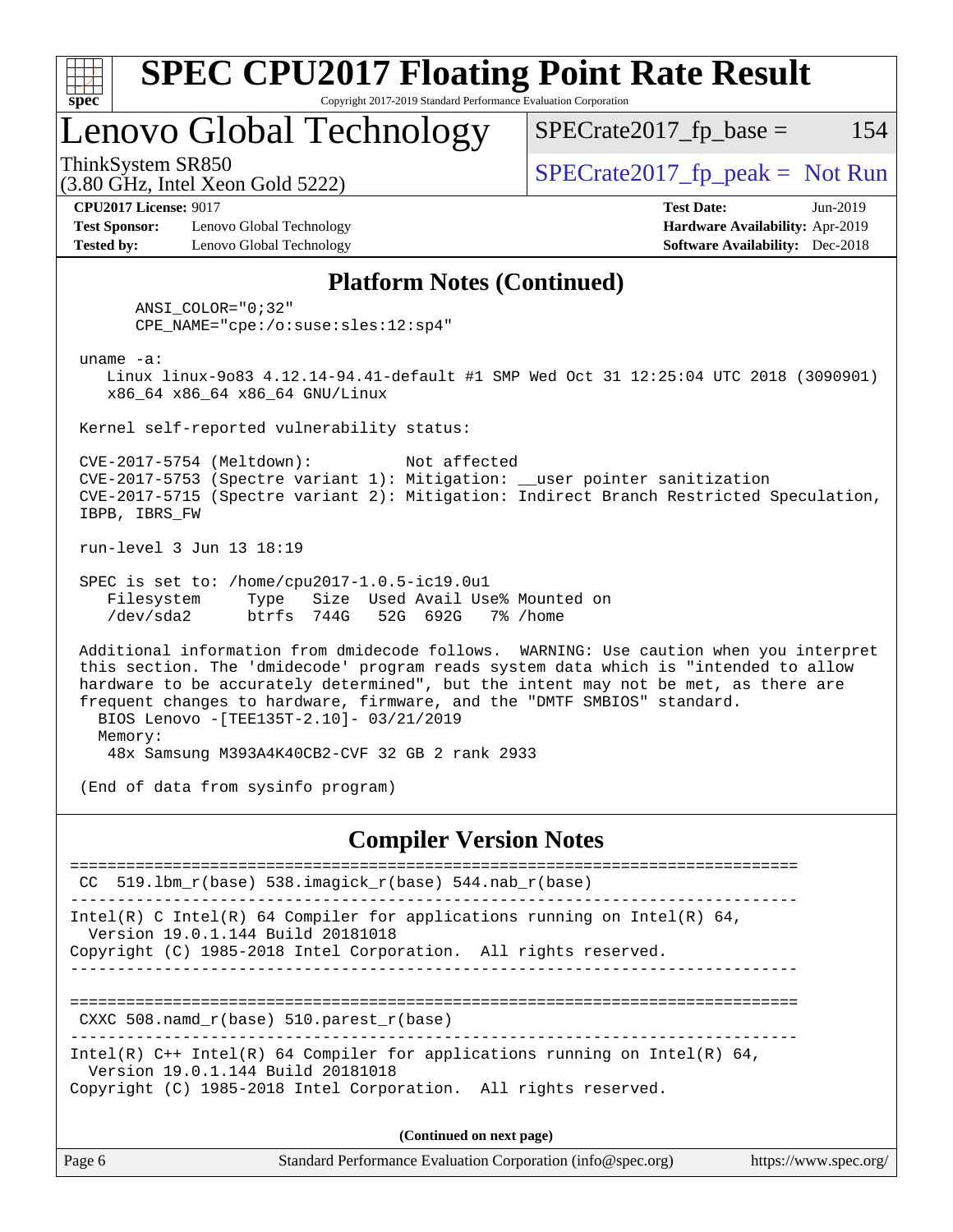|                                                                           | Lenovo Global Technology                                                                                                                                                                                                                                                                                                                                                                                                                                                                                                                                             | $SPECrate2017$ fp base =<br>154                                                                              |
|---------------------------------------------------------------------------|----------------------------------------------------------------------------------------------------------------------------------------------------------------------------------------------------------------------------------------------------------------------------------------------------------------------------------------------------------------------------------------------------------------------------------------------------------------------------------------------------------------------------------------------------------------------|--------------------------------------------------------------------------------------------------------------|
| ThinkSystem SR850                                                         | (3.80 GHz, Intel Xeon Gold 5222)                                                                                                                                                                                                                                                                                                                                                                                                                                                                                                                                     | $SPECrate2017fr peak = Not Run$                                                                              |
| <b>CPU2017 License: 9017</b><br><b>Test Sponsor:</b><br><b>Tested by:</b> | Lenovo Global Technology<br>Lenovo Global Technology                                                                                                                                                                                                                                                                                                                                                                                                                                                                                                                 | <b>Test Date:</b><br>$Jun-2019$<br>Hardware Availability: Apr-2019<br><b>Software Availability:</b> Dec-2018 |
|                                                                           | <b>Compiler Version Notes (Continued)</b>                                                                                                                                                                                                                                                                                                                                                                                                                                                                                                                            |                                                                                                              |
| CC.                                                                       | 511.povray_r(base) 526.blender_r(base)                                                                                                                                                                                                                                                                                                                                                                                                                                                                                                                               |                                                                                                              |
|                                                                           | Intel(R) $C++$ Intel(R) 64 Compiler for applications running on Intel(R) 64,<br>Version 19.0.1.144 Build 20181018<br>Copyright (C) 1985-2018 Intel Corporation. All rights reserved.<br>Intel(R) C Intel(R) 64 Compiler for applications running on Intel(R) 64,<br>Version 19.0.1.144 Build 20181018<br>Copyright (C) 1985-2018 Intel Corporation. All rights reserved.                                                                                                                                                                                             |                                                                                                              |
|                                                                           | FC 507.cactuBSSN r(base)                                                                                                                                                                                                                                                                                                                                                                                                                                                                                                                                             |                                                                                                              |
|                                                                           | Intel(R) $C++$ Intel(R) 64 Compiler for applications running on Intel(R) 64,<br>Version 19.0.1.144 Build 20181018<br>Copyright (C) 1985-2018 Intel Corporation. All rights reserved.<br>Intel(R) C Intel(R) 64 Compiler for applications running on Intel(R) 64,<br>Version 19.0.1.144 Build 20181018<br>Copyright (C) 1985-2018 Intel Corporation. All rights reserved.<br>$Intel(R)$ Fortran Intel(R) 64 Compiler for applications running on Intel(R)<br>64, Version 19.0.1.144 Build 20181018<br>Copyright (C) 1985-2018 Intel Corporation. All rights reserved. |                                                                                                              |
| FC.                                                                       | 503.bwaves_r(base) 549.fotonik3d_r(base) 554.roms_r(base)                                                                                                                                                                                                                                                                                                                                                                                                                                                                                                            |                                                                                                              |
|                                                                           | Intel(R) Fortran Intel(R) 64 Compiler for applications running on Intel(R)<br>64, Version 19.0.1.144 Build 20181018<br>Copyright (C) 1985-2018 Intel Corporation. All rights reserved.                                                                                                                                                                                                                                                                                                                                                                               |                                                                                                              |
|                                                                           | $CC$ 521.wrf_r(base) 527.cam4_r(base)                                                                                                                                                                                                                                                                                                                                                                                                                                                                                                                                |                                                                                                              |
|                                                                           | --------------------------------------<br>$Intel(R)$ Fortran Intel(R) 64 Compiler for applications running on Intel(R)<br>64, Version 19.0.1.144 Build 20181018<br>Copyright (C) 1985-2018 Intel Corporation. All rights reserved.<br>Intel(R) C Intel(R) 64 Compiler for applications running on Intel(R) 64,<br>Version 19.0.1.144 Build 20181018<br>Copyright (C) 1985-2018 Intel Corporation. All rights reserved.                                                                                                                                               |                                                                                                              |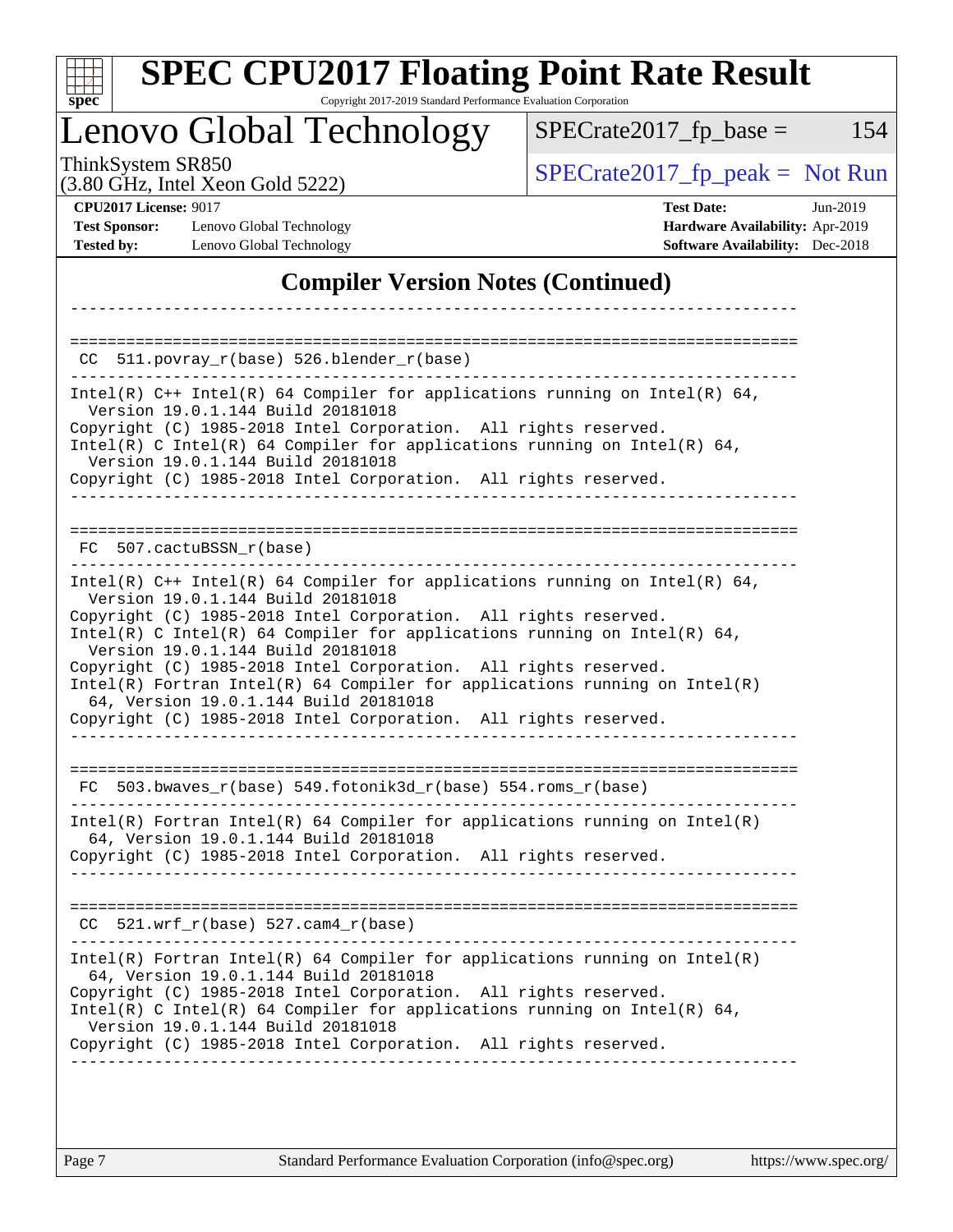

# Lenovo Global Technology

 $SPECTate2017$  fp base = 154

(3.80 GHz, Intel Xeon Gold 5222)

ThinkSystem SR850<br>  $(3.80 \text{ GHz. Intel Yoon Gold } 5222)$   $SPECTate2017<sub>rfp</sub> peak = Not Run$ 

**[Test Sponsor:](http://www.spec.org/auto/cpu2017/Docs/result-fields.html#TestSponsor)** Lenovo Global Technology **[Hardware Availability:](http://www.spec.org/auto/cpu2017/Docs/result-fields.html#HardwareAvailability)** Apr-2019 **[Tested by:](http://www.spec.org/auto/cpu2017/Docs/result-fields.html#Testedby)** Lenovo Global Technology **[Software Availability:](http://www.spec.org/auto/cpu2017/Docs/result-fields.html#SoftwareAvailability)** Dec-2018

**[CPU2017 License:](http://www.spec.org/auto/cpu2017/Docs/result-fields.html#CPU2017License)** 9017 **[Test Date:](http://www.spec.org/auto/cpu2017/Docs/result-fields.html#TestDate)** Jun-2019

### **[Base Compiler Invocation](http://www.spec.org/auto/cpu2017/Docs/result-fields.html#BaseCompilerInvocation)**

[C benchmarks](http://www.spec.org/auto/cpu2017/Docs/result-fields.html#Cbenchmarks): [icc -m64 -std=c11](http://www.spec.org/cpu2017/results/res2019q3/cpu2017-20190624-15543.flags.html#user_CCbase_intel_icc_64bit_c11_33ee0cdaae7deeeab2a9725423ba97205ce30f63b9926c2519791662299b76a0318f32ddfffdc46587804de3178b4f9328c46fa7c2b0cd779d7a61945c91cd35)

[C++ benchmarks:](http://www.spec.org/auto/cpu2017/Docs/result-fields.html#CXXbenchmarks) [icpc -m64](http://www.spec.org/cpu2017/results/res2019q3/cpu2017-20190624-15543.flags.html#user_CXXbase_intel_icpc_64bit_4ecb2543ae3f1412ef961e0650ca070fec7b7afdcd6ed48761b84423119d1bf6bdf5cad15b44d48e7256388bc77273b966e5eb805aefd121eb22e9299b2ec9d9)

[Fortran benchmarks](http://www.spec.org/auto/cpu2017/Docs/result-fields.html#Fortranbenchmarks): [ifort -m64](http://www.spec.org/cpu2017/results/res2019q3/cpu2017-20190624-15543.flags.html#user_FCbase_intel_ifort_64bit_24f2bb282fbaeffd6157abe4f878425411749daecae9a33200eee2bee2fe76f3b89351d69a8130dd5949958ce389cf37ff59a95e7a40d588e8d3a57e0c3fd751)

[Benchmarks using both Fortran and C](http://www.spec.org/auto/cpu2017/Docs/result-fields.html#BenchmarksusingbothFortranandC): [ifort -m64](http://www.spec.org/cpu2017/results/res2019q3/cpu2017-20190624-15543.flags.html#user_CC_FCbase_intel_ifort_64bit_24f2bb282fbaeffd6157abe4f878425411749daecae9a33200eee2bee2fe76f3b89351d69a8130dd5949958ce389cf37ff59a95e7a40d588e8d3a57e0c3fd751) [icc -m64 -std=c11](http://www.spec.org/cpu2017/results/res2019q3/cpu2017-20190624-15543.flags.html#user_CC_FCbase_intel_icc_64bit_c11_33ee0cdaae7deeeab2a9725423ba97205ce30f63b9926c2519791662299b76a0318f32ddfffdc46587804de3178b4f9328c46fa7c2b0cd779d7a61945c91cd35)

[Benchmarks using both C and C++:](http://www.spec.org/auto/cpu2017/Docs/result-fields.html#BenchmarksusingbothCandCXX) [icpc -m64](http://www.spec.org/cpu2017/results/res2019q3/cpu2017-20190624-15543.flags.html#user_CC_CXXbase_intel_icpc_64bit_4ecb2543ae3f1412ef961e0650ca070fec7b7afdcd6ed48761b84423119d1bf6bdf5cad15b44d48e7256388bc77273b966e5eb805aefd121eb22e9299b2ec9d9) [icc -m64 -std=c11](http://www.spec.org/cpu2017/results/res2019q3/cpu2017-20190624-15543.flags.html#user_CC_CXXbase_intel_icc_64bit_c11_33ee0cdaae7deeeab2a9725423ba97205ce30f63b9926c2519791662299b76a0318f32ddfffdc46587804de3178b4f9328c46fa7c2b0cd779d7a61945c91cd35)

[Benchmarks using Fortran, C, and C++](http://www.spec.org/auto/cpu2017/Docs/result-fields.html#BenchmarksusingFortranCandCXX): [icpc -m64](http://www.spec.org/cpu2017/results/res2019q3/cpu2017-20190624-15543.flags.html#user_CC_CXX_FCbase_intel_icpc_64bit_4ecb2543ae3f1412ef961e0650ca070fec7b7afdcd6ed48761b84423119d1bf6bdf5cad15b44d48e7256388bc77273b966e5eb805aefd121eb22e9299b2ec9d9) [icc -m64 -std=c11](http://www.spec.org/cpu2017/results/res2019q3/cpu2017-20190624-15543.flags.html#user_CC_CXX_FCbase_intel_icc_64bit_c11_33ee0cdaae7deeeab2a9725423ba97205ce30f63b9926c2519791662299b76a0318f32ddfffdc46587804de3178b4f9328c46fa7c2b0cd779d7a61945c91cd35) [ifort -m64](http://www.spec.org/cpu2017/results/res2019q3/cpu2017-20190624-15543.flags.html#user_CC_CXX_FCbase_intel_ifort_64bit_24f2bb282fbaeffd6157abe4f878425411749daecae9a33200eee2bee2fe76f3b89351d69a8130dd5949958ce389cf37ff59a95e7a40d588e8d3a57e0c3fd751)

### **[Base Portability Flags](http://www.spec.org/auto/cpu2017/Docs/result-fields.html#BasePortabilityFlags)**

 503.bwaves\_r: [-DSPEC\\_LP64](http://www.spec.org/cpu2017/results/res2019q3/cpu2017-20190624-15543.flags.html#suite_basePORTABILITY503_bwaves_r_DSPEC_LP64) 507.cactuBSSN\_r: [-DSPEC\\_LP64](http://www.spec.org/cpu2017/results/res2019q3/cpu2017-20190624-15543.flags.html#suite_basePORTABILITY507_cactuBSSN_r_DSPEC_LP64) 508.namd\_r: [-DSPEC\\_LP64](http://www.spec.org/cpu2017/results/res2019q3/cpu2017-20190624-15543.flags.html#suite_basePORTABILITY508_namd_r_DSPEC_LP64) 510.parest\_r: [-DSPEC\\_LP64](http://www.spec.org/cpu2017/results/res2019q3/cpu2017-20190624-15543.flags.html#suite_basePORTABILITY510_parest_r_DSPEC_LP64) 511.povray\_r: [-DSPEC\\_LP64](http://www.spec.org/cpu2017/results/res2019q3/cpu2017-20190624-15543.flags.html#suite_basePORTABILITY511_povray_r_DSPEC_LP64) 519.lbm\_r: [-DSPEC\\_LP64](http://www.spec.org/cpu2017/results/res2019q3/cpu2017-20190624-15543.flags.html#suite_basePORTABILITY519_lbm_r_DSPEC_LP64) 521.wrf\_r: [-DSPEC\\_LP64](http://www.spec.org/cpu2017/results/res2019q3/cpu2017-20190624-15543.flags.html#suite_basePORTABILITY521_wrf_r_DSPEC_LP64) [-DSPEC\\_CASE\\_FLAG](http://www.spec.org/cpu2017/results/res2019q3/cpu2017-20190624-15543.flags.html#b521.wrf_r_baseCPORTABILITY_DSPEC_CASE_FLAG) [-convert big\\_endian](http://www.spec.org/cpu2017/results/res2019q3/cpu2017-20190624-15543.flags.html#user_baseFPORTABILITY521_wrf_r_convert_big_endian_c3194028bc08c63ac5d04de18c48ce6d347e4e562e8892b8bdbdc0214820426deb8554edfa529a3fb25a586e65a3d812c835984020483e7e73212c4d31a38223) 526.blender\_r: [-DSPEC\\_LP64](http://www.spec.org/cpu2017/results/res2019q3/cpu2017-20190624-15543.flags.html#suite_basePORTABILITY526_blender_r_DSPEC_LP64) [-DSPEC\\_LINUX](http://www.spec.org/cpu2017/results/res2019q3/cpu2017-20190624-15543.flags.html#b526.blender_r_baseCPORTABILITY_DSPEC_LINUX) [-funsigned-char](http://www.spec.org/cpu2017/results/res2019q3/cpu2017-20190624-15543.flags.html#user_baseCPORTABILITY526_blender_r_force_uchar_40c60f00ab013830e2dd6774aeded3ff59883ba5a1fc5fc14077f794d777847726e2a5858cbc7672e36e1b067e7e5c1d9a74f7176df07886a243d7cc18edfe67) 527.cam4\_r: [-DSPEC\\_LP64](http://www.spec.org/cpu2017/results/res2019q3/cpu2017-20190624-15543.flags.html#suite_basePORTABILITY527_cam4_r_DSPEC_LP64) [-DSPEC\\_CASE\\_FLAG](http://www.spec.org/cpu2017/results/res2019q3/cpu2017-20190624-15543.flags.html#b527.cam4_r_baseCPORTABILITY_DSPEC_CASE_FLAG) 538.imagick\_r: [-DSPEC\\_LP64](http://www.spec.org/cpu2017/results/res2019q3/cpu2017-20190624-15543.flags.html#suite_basePORTABILITY538_imagick_r_DSPEC_LP64) 544.nab\_r: [-DSPEC\\_LP64](http://www.spec.org/cpu2017/results/res2019q3/cpu2017-20190624-15543.flags.html#suite_basePORTABILITY544_nab_r_DSPEC_LP64) 549.fotonik3d\_r: [-DSPEC\\_LP64](http://www.spec.org/cpu2017/results/res2019q3/cpu2017-20190624-15543.flags.html#suite_basePORTABILITY549_fotonik3d_r_DSPEC_LP64) 554.roms\_r: [-DSPEC\\_LP64](http://www.spec.org/cpu2017/results/res2019q3/cpu2017-20190624-15543.flags.html#suite_basePORTABILITY554_roms_r_DSPEC_LP64)

### **[Base Optimization Flags](http://www.spec.org/auto/cpu2017/Docs/result-fields.html#BaseOptimizationFlags)**

#### [C benchmarks](http://www.spec.org/auto/cpu2017/Docs/result-fields.html#Cbenchmarks):

[-xCORE-AVX512](http://www.spec.org/cpu2017/results/res2019q3/cpu2017-20190624-15543.flags.html#user_CCbase_f-xCORE-AVX512) [-ipo](http://www.spec.org/cpu2017/results/res2019q3/cpu2017-20190624-15543.flags.html#user_CCbase_f-ipo) [-O3](http://www.spec.org/cpu2017/results/res2019q3/cpu2017-20190624-15543.flags.html#user_CCbase_f-O3) [-no-prec-div](http://www.spec.org/cpu2017/results/res2019q3/cpu2017-20190624-15543.flags.html#user_CCbase_f-no-prec-div) [-qopt-prefetch](http://www.spec.org/cpu2017/results/res2019q3/cpu2017-20190624-15543.flags.html#user_CCbase_f-qopt-prefetch) [-ffinite-math-only](http://www.spec.org/cpu2017/results/res2019q3/cpu2017-20190624-15543.flags.html#user_CCbase_f_finite_math_only_cb91587bd2077682c4b38af759c288ed7c732db004271a9512da14a4f8007909a5f1427ecbf1a0fb78ff2a814402c6114ac565ca162485bbcae155b5e4258871) [-qopt-mem-layout-trans=4](http://www.spec.org/cpu2017/results/res2019q3/cpu2017-20190624-15543.flags.html#user_CCbase_f-qopt-mem-layout-trans_fa39e755916c150a61361b7846f310bcdf6f04e385ef281cadf3647acec3f0ae266d1a1d22d972a7087a248fd4e6ca390a3634700869573d231a252c784941a8)

[C++ benchmarks:](http://www.spec.org/auto/cpu2017/Docs/result-fields.html#CXXbenchmarks) [-xCORE-AVX512](http://www.spec.org/cpu2017/results/res2019q3/cpu2017-20190624-15543.flags.html#user_CXXbase_f-xCORE-AVX512) [-ipo](http://www.spec.org/cpu2017/results/res2019q3/cpu2017-20190624-15543.flags.html#user_CXXbase_f-ipo) [-O3](http://www.spec.org/cpu2017/results/res2019q3/cpu2017-20190624-15543.flags.html#user_CXXbase_f-O3) [-no-prec-div](http://www.spec.org/cpu2017/results/res2019q3/cpu2017-20190624-15543.flags.html#user_CXXbase_f-no-prec-div) [-qopt-prefetch](http://www.spec.org/cpu2017/results/res2019q3/cpu2017-20190624-15543.flags.html#user_CXXbase_f-qopt-prefetch)

**(Continued on next page)**

| Page 8 |  |
|--------|--|
|--------|--|

Page 8 Standard Performance Evaluation Corporation [\(info@spec.org\)](mailto:info@spec.org) <https://www.spec.org/>